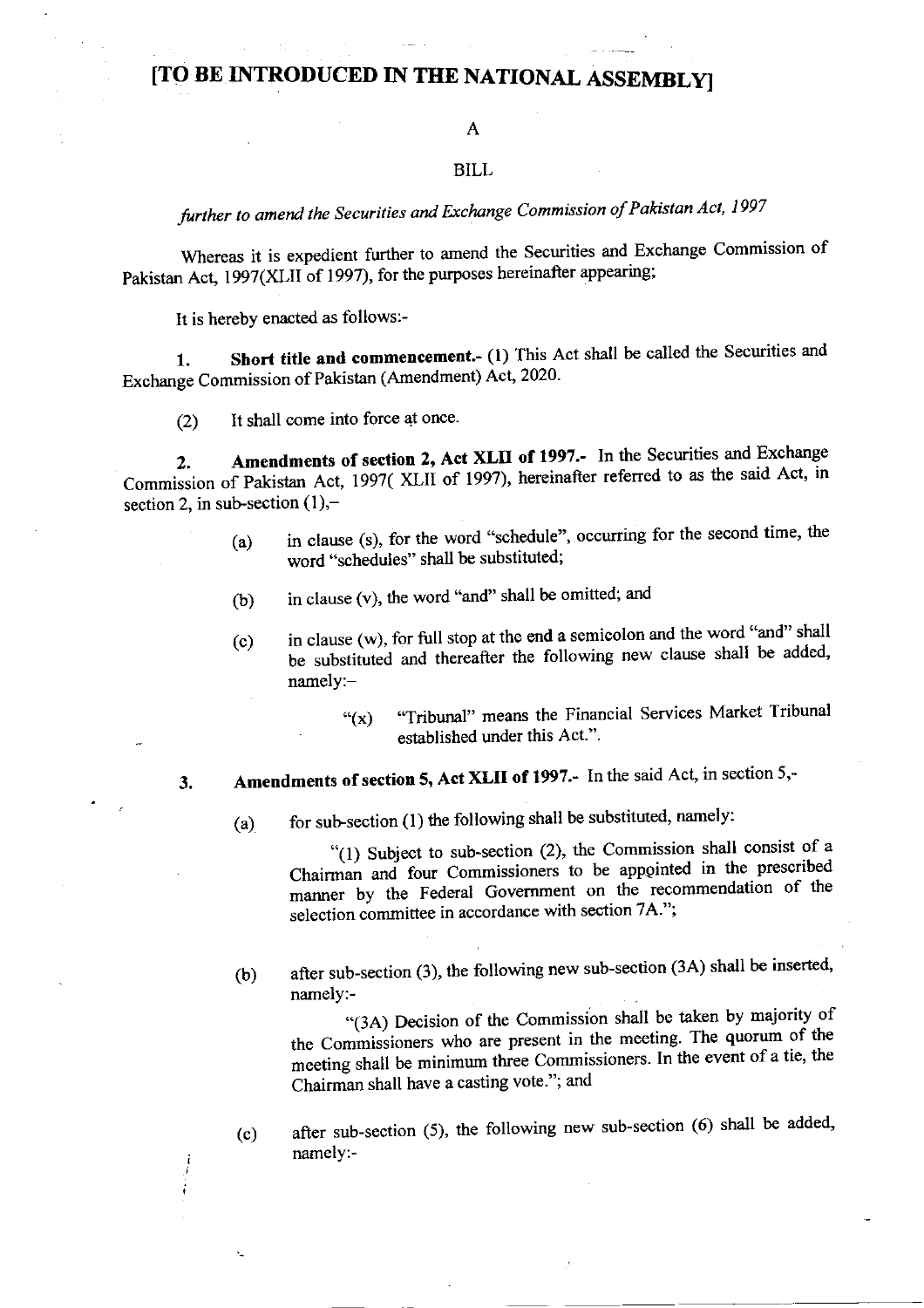"(6) Appointment to a vacancy in the Comm ssion shall be made within a period of one hundred and twenty days from the date of such vacancy.".

Substitution of section 6, Act XLII of 1997.- In the said Act, for section 6, the  $\boldsymbol{\Lambda}$ following shall be substituted, namely:-

The Chairman.-(1) No person shall be appointed as Chairman <sup>"6.</sup> unless he is a person known for his integrity, expertise and exemplary reputation having at least twenty years experience including five years at a senior level in any relevant field, including but not limited to, the securities market, law, accountancy, economics, finance, insurance and industry.

The Chairman shall hold office for a term of three years and shall  $(2)$ retire on attaining the age of sixty-five years or on the expiration of his term whichever is earlier and such term may, based on performance, be extended once for a period of two years by the Federal Government and shall not be eligible for further extension or reappointment as a Chairman or Commissioner under this Act.

The Chairman shall be the chief executive officer of the  $(3)$ Commission and shall be responsible for managing day to day administration including the overall operations and resources in relation to the affairs of the Commission in a manner as may be specified.".

Substitution of section 7, Act XLII of 1997.- In the said Act, for section 7, the 5. following shall be substituted, namely:-

"7. The Commissioners.- (1) No person shall be appointed as Commissioner unless he is a person who is known for his integrity, expertise and exemplary reputation and having at least fifteen years experience including five years at a senior level in any relevant field, including but not limited to the securities market, law, accountancy, economics, finance, insurance and industry.

The Commissioners shall hold office for a term of three years and  $(2)$ shall retire on attaining the age of sixty-five years or on the expiration of this term whichever is earlier and such term may, based on performance, be extended once for a period of two years by the Federal Government and shall not be eligible for further extension or reappointment as Chairman or Commissioner under this Act.

A person previously appointed as the Chairman of the Commission  $(3)$ shall not be appointed as a Commissioner.".

Insertion of section 7A, Act XLII of 1997.- In the said Act, after section 7, as 6. substituted above, the following new section 7A shall be inserted, namely:-

> "7A. Selection committee.- (1) The Federal government shall constitute a selection committee comprising of such members as may be specified by the rules.

> > $\&$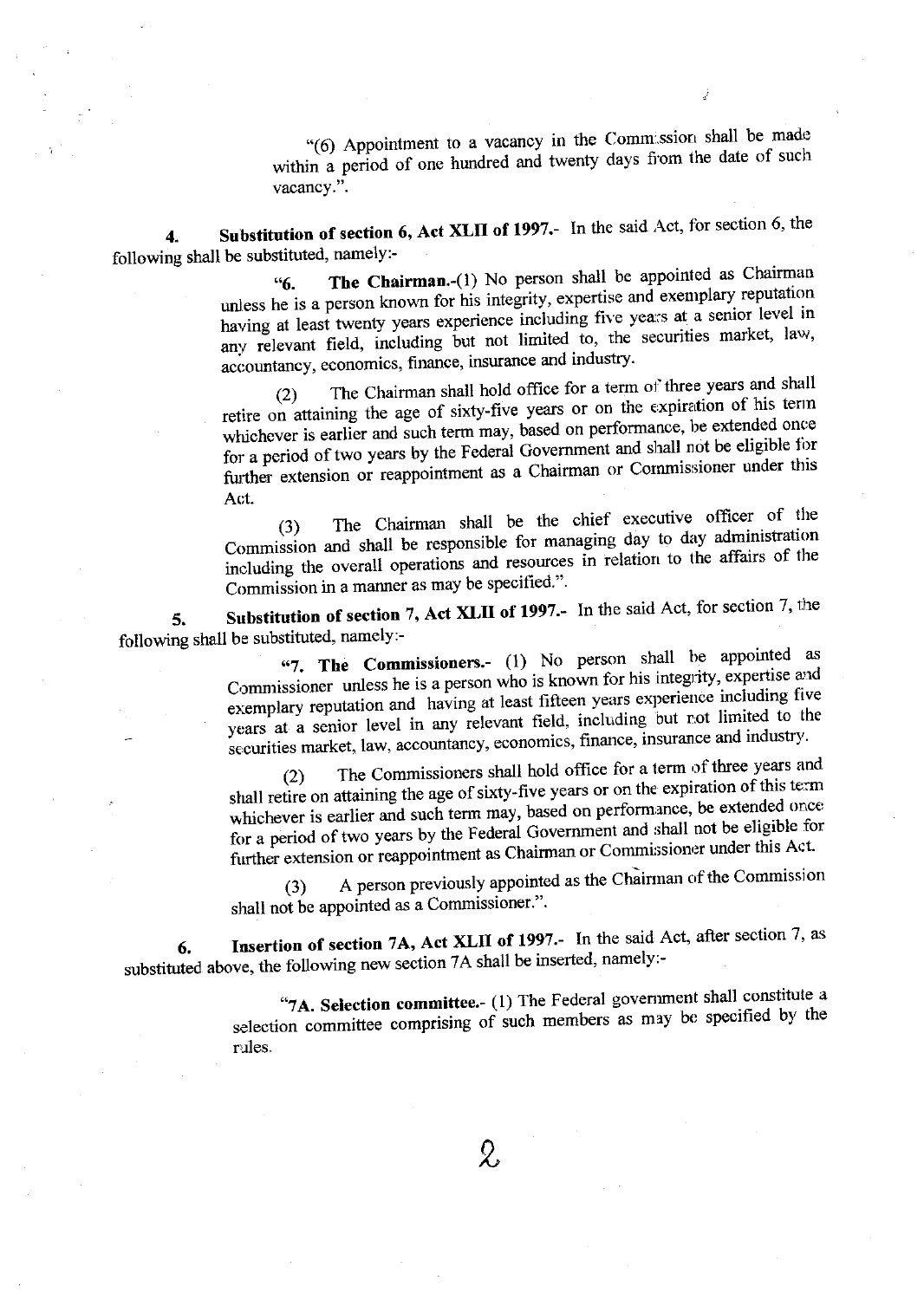(2) The selection committee shall be responsible for identifring and recommending candidates to the Federal Government for appointment  $\boldsymbol{\dot{L}}$ . the post of Chairman,  $\ell_{\text{max}}$  Commissioner and independent Members.

(3) The procedure adopted by the selection committee for recommending candidates to a vacant position shall comply with the principles of merit, confidentiality, transparency, diversity and faimess, including, but not limited to-

- (a) advertisement in the newspapers of wide circulation;
- (b) requesting applications by invitation; or
- (c) appointing a head-hunting agency.

(4) The selection committee shall notify the procedure for the short listings of applications, the interviews and selection of candidates for recommending at least three names against each vacancy to the Federal Govemment for appointment and no amendment or alteration in the notified procedure shall take effect unless a period of four months has passed from the date of notification of such amendment or alteration.".

7. Amendment of section 8, Act XLII of 1997.- In the said Act, in section 8, for sub-section (2), the following shall be substituted, namely:-

> "(2) The Commission shall not impose a service penalty on an employee of the Commission appointed under sub-section (1), without a just cause or against the manner and procedure as may be determined by the Commission with the approval of the Board.

> (3) Any employee aggrieved of an order of imposition of penalty may prefer an appeal before an appellate authority as may be determined by the Commission with the approval of the Board.".

8. Insertion of section 8A, Act XLII of 1997.- In the said Act, after section 8, amended as aforesaid, the following new section 8A shall be inserted, namely:-

> "8A. Code of conduct.- (l) The Chairman, Commissioners, Members, consultants and advisers shall abide by a code of conduct to be specified.

for-

- @ The code of conduct under sub-section Q) shall inter-alia provide
	- (a) the manner and procedure of managing the conflict of interest under this Act;
	- (b) the manner of managing confidentiality obligations under this Act; and
	- (c) the principles goveming how the Commission should engage with regulated persons including certain restrictions on financial engagements with regulated persons.

(3) A violation of the code of conduct shall be deemed to be an act of misconduct if such violation is established through an enquiry undertaken in accordance with section 19.".

 $\heartsuit$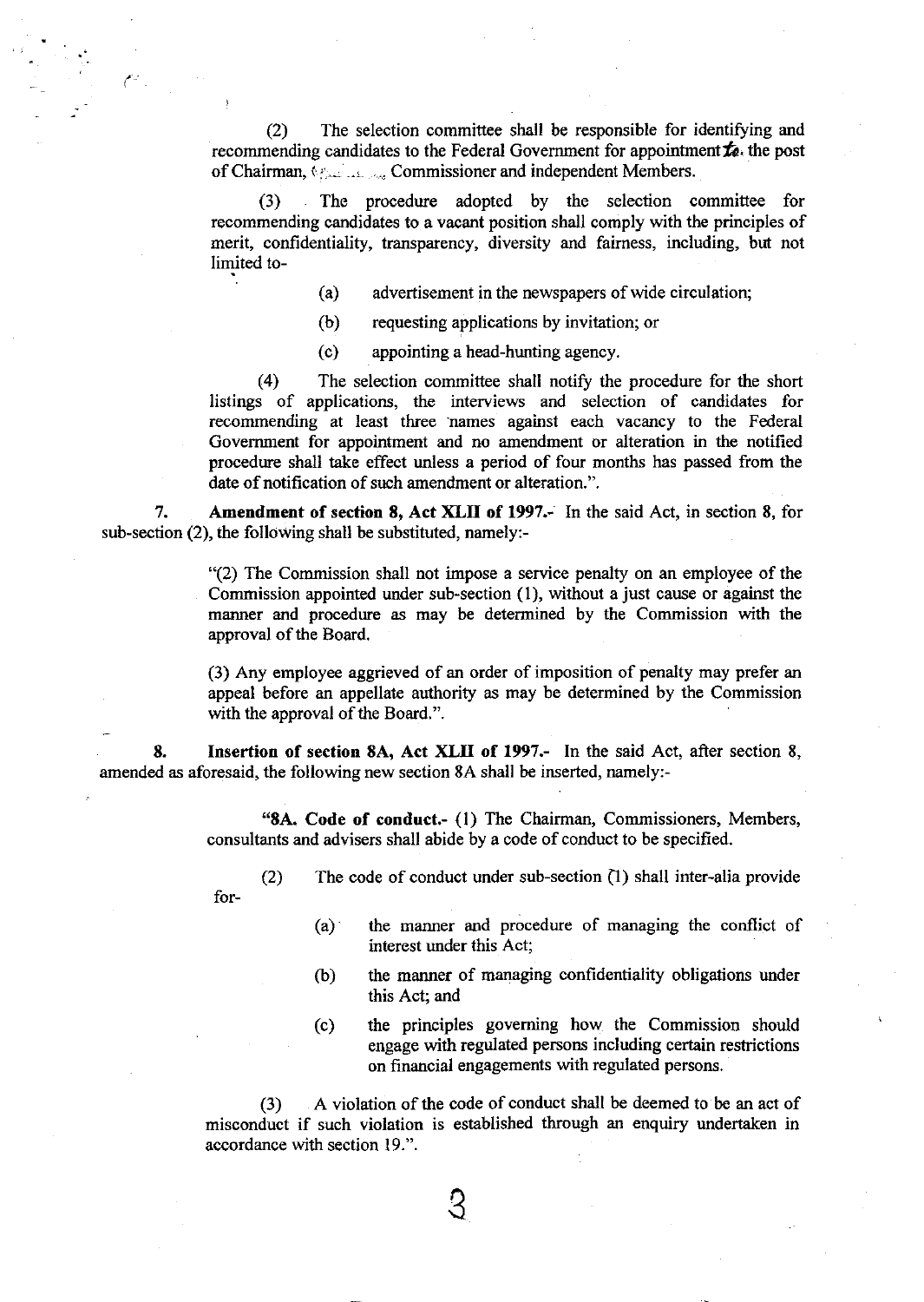Amendment of section 10, Act XLII of 1997.- In the said Act, in section 10, in 9. sub-section  $(1)$ -

- the word 'one or more Commissioners or', shall be omitted; and  $(a)$
- for the full stop at the end a colon shall be substituted and thereafter the  $(b)$ following proviso shall be added, namely: -

"Provided that the Commission shall not delegate any functions or powers specified in Schedule II.".

## Amendment of section 12, Act XLII of 1997.- In the said Act, in section 12,-10.

- in sub-section (2), for clause (b), the following shall be substituted,  $(a)$ namely:
	- six independent Members appointed by the Federal Government  $\degree$ (b) from private sector on the recommendation of the selection committee in accordance with section 7A, including at least one from each Province, who are known for their integrity, expertise and exemplary reputation and who have at least twenty years experience including ten years at a senior level in any relevant field including but not limited to the securities market, law, accountancy, economics, finance, insurance and industry:

Provided that if a person has previously held the position of a Chairman or Commissioner under section 6 or section 7, he shall not be appointed as an independent Member of the Policy Board unless a period of two years has elapsed from the date of completion of his tenure as Chairman or Commissioner, as the case may be.";

 $(b)$ 

for sub-section (3), the following shall be substituted, namely:-

The independent Members of the Board shall hold office  $(3)$ for a maximum term of four years or on attaining the age of sixty-five years whichever is earlier.";

- in sub-section (5), for the words "Additional Secretary" the expression  $(c)$ "BPS-20" shall be substituted"; and
- after sub-section (7), the following new sub-section (8) shall be added,  $(d)$ namely:-

A vacancy in membership of the Board shall be filled  $(8)$ within one hundred and twenty days from the date of such vacancy.".

Amendment of section 13, Act XLII of 1997.- In the said Act, in section 13, in sub-section (2), for the word 'including the Chairman', the expression 'the majority of whom 11. must be independent Members and shall also include the Chairman of the Board and the Chairman SECP' shall be inserted.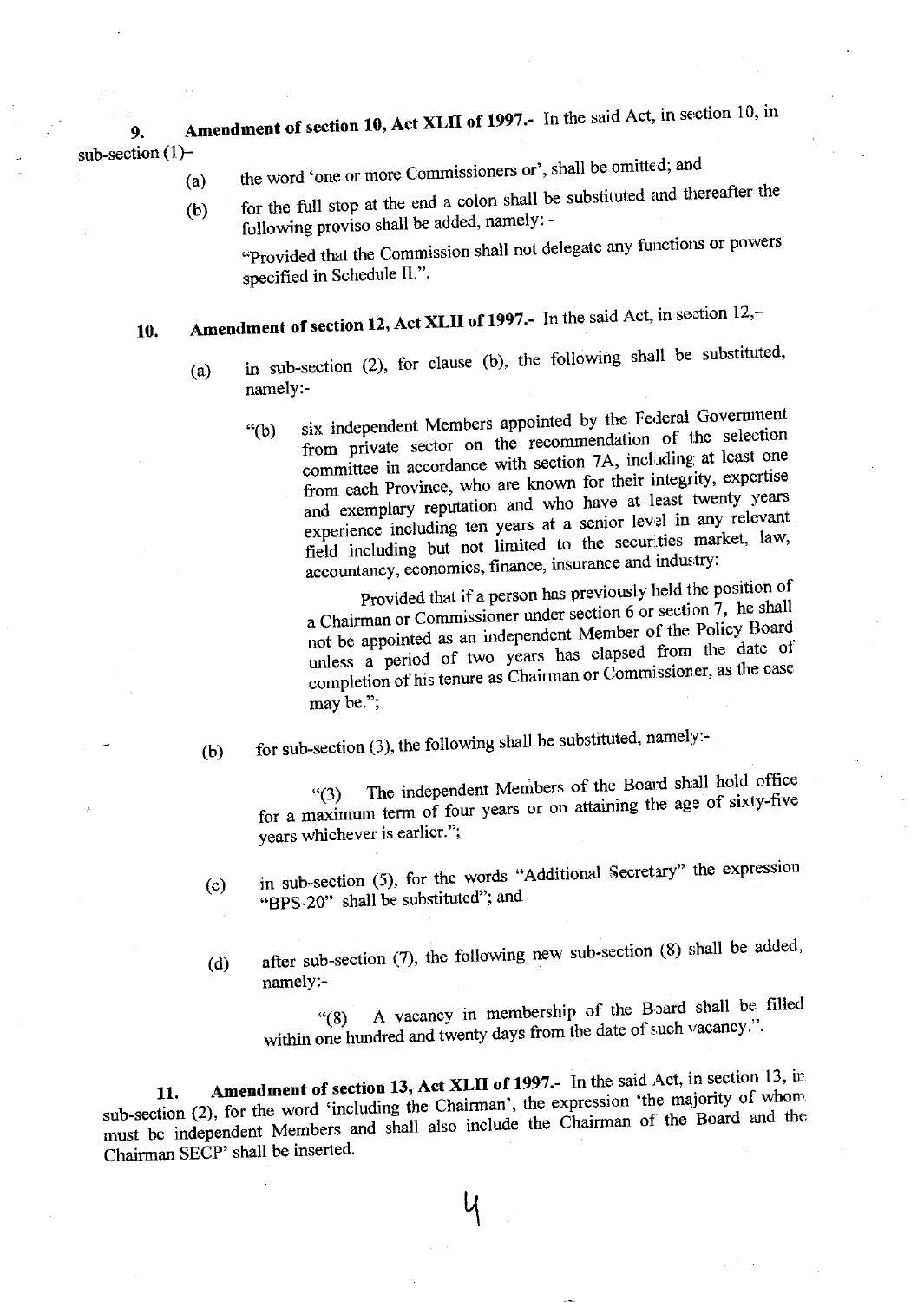# 12. Amendment of section 14, Act XLII of 1997.- In the said Act, in section 14,-

- (a) the existing provision shall be numbered as sub-section (1) thereof and in sub-section (1), numbered as aforesaid,-
	- (i) for the words "any person", occurring for the first time, the words "an expert" shall be substituted;
	- (ii) the words "any of", occurring for the first time shall be omitted;
	- (iiii) the expression "or deliberations (including any of its committees)" shall be omitted; and
	- (iv) after the words "advising it on", the words "a policy issue" shall be inserted.
- o) after sub-section (1), numbered and amended as aforesaid, the following new sub-section (2) shall be added, namely:-

"(2) An expert invited under sub-section (1) to attend any meetingof the Board shall be entitled to such compensation and reimbursement of expenses as may be determined by the Board.".

#### 13 Amendment of section 15, Act XLII of 1997.- In the said Act, in section 15,-

- (a) in sub-section (1), after the word "committees" the expression ", comprising its members," shall be inserted;
- (b) in sub-section  $(4)$ ,-
	- (i) the expression ", other than ex-officio Members" shall be omitted;
	- (ii) for the expression "or employees, and any other person", the words "and employees", shall be substituted; and
- (c) after sub-section (4), amended as aforesaid, the following new sub-section (5) shall be inserted, namelY: -

"(5) No ex officio member, employee or an expert shall be entitled to claim any compensation or reimbursement, which is otherwise claimable from their respective ministries, institutions or entities, as the case may be.".

#### 14. Amendment of section 16, Act XLII of 1997.- In the said Act, in section 16,-

- (a) in the marginal heading, after the word, "by", the expression, "the Chairman" shall be inserted;
- (b) in sub-section  $(2)$ ,-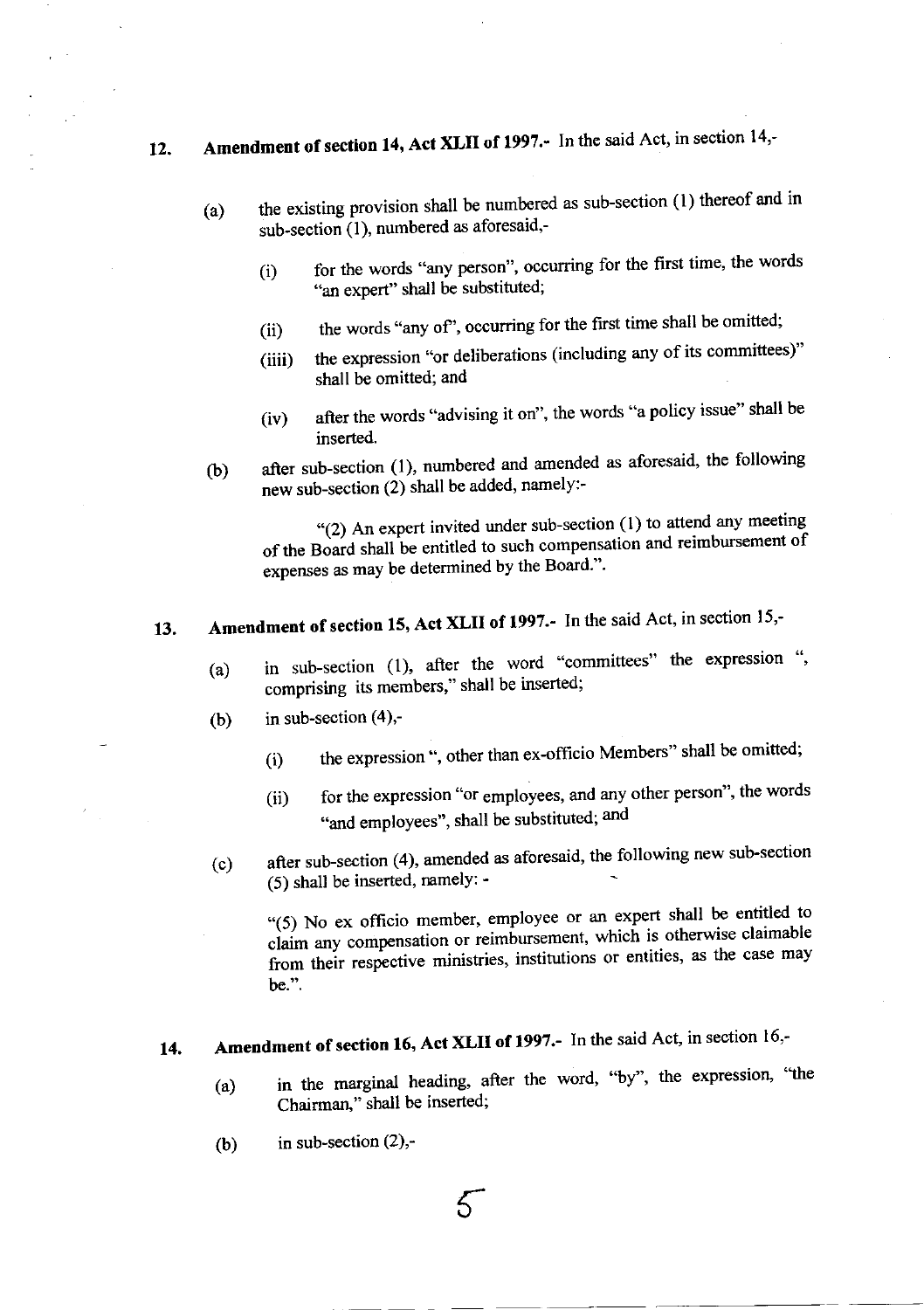- (1) for the letter \*A', the expression "the Chairman 4" shall substituted; and
- (ii) after the word "writing", the words "as soon as is reasonably possible after becoming aware of any potential or actual conflict of interesf' shall be inserted;
- $(c)$  in sub-section (3), after the expression "disclosure, the", the expression 'Chairman,' shall be inserted;
- (d) in sub-section (6), for the word "Each", the words "The Chairman and each" shall be substituted; and
- (e) in sub-section (7), the words "a Commissioner is not the Chairman and", shall be omitted.

15. Amendment of section 17, Act XLII of 1997.- In the said Act, in section 17, after sub-section (2), the following new sub-sections (3) and (4) shall be added, namely:-

> '(3) <sup>A</sup>person referred to under this section, who has any interest in any matter shall not undertake any function or continue to take part in any function, as the case may require, in relation to such matter unless the comnission consents to the person so taking part.

> (4) Any person who fails to disclose his interest as required under section 16 shall be liable to disciplinary action in accordance with the procedure prescribed bY regulations." .

16. Amendment of section 18, Act XLII of 1997.- In the said Act, for section 18, the following shall be substituted, namely:-

-

"18. Disqualification of independent Members, Chairman and Commissioners.- No person shall be appointed to be or remain an independent Mem ber, Chairman or Commissioner if he-

- (a) is or becomes an officer or a director in any public listed company;
- $(b)$  is or becomes an officer or a director of an entity that is licensed, registered, recognized or approved under this Act or administered legislation;
- (c) is in the service of Pakistan or service of a statutory body member of any legislative assembly or Senate of Pakistan;
- (d) is convicted of an offence involving fraud, dishonesty, corruption or violence;
- (e) is or becomes a bankrupt or suspends payment or compounds with his creditors;
- $(f)$  is or becomes involved in any activity which may interfere with his independence in discharging his functions;
- (g) violates any conduct as established under seotion 8A;
- (h) in the case of the Policy Board, absents from three consecutive meetings without leave of the Board; or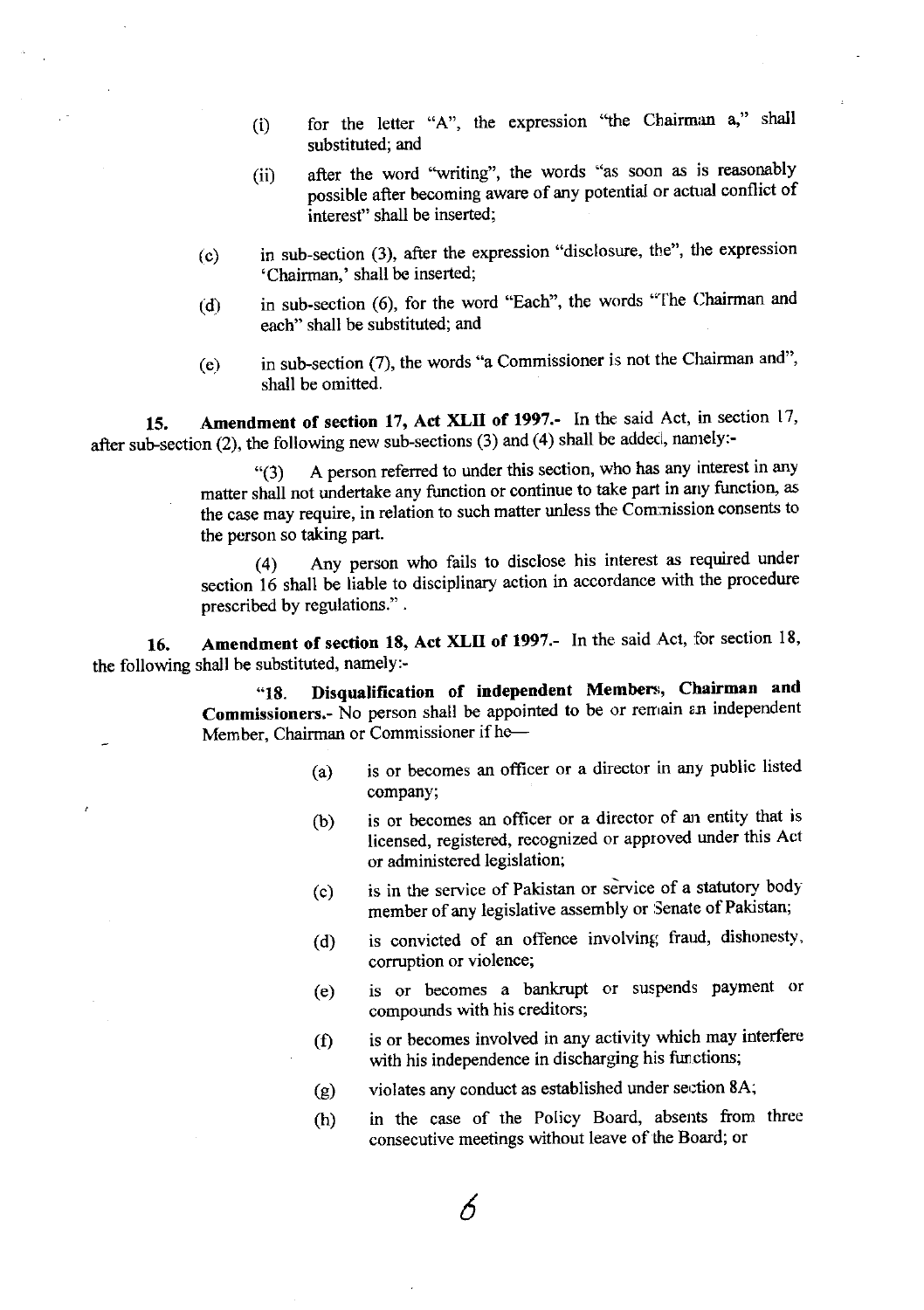(i) fails to comply with his obligations to disciose potential or actual conflicts of interest under section 16.".

#### 17. Amendment of section 20, Act XLII of 1997.- In the said Act, in section 20,-

- (a) in sub-section  $(2)$ , for the expression "divisions, wings or such other subdivisions as it may consider expedient", the words "different administrative units in accordance with regulations made under this Act"' shall be substituted;
- (b) in sub-section (3), for the words'the Board to make policy decisions and may also make recommendations regarding policy to the Board for its consideration", the words "requiring guidance from the Board" shall be substituted'
- (c) in sub-section  $(4)$ ,-
	- $(i)$  in clause  $(f)$ , for the expression "and associations of mutual funds, leasing companies and other NBFIs", the expression depositories, clearing companies, future exchanges or any entity acting on their behalf jointly or severally and associations of regulated persons" shall be substituted; and
	- (ii) for clause (fb), the following shall be substituted, namely:-
		- "(fb) establishing and regulating, in the manner prescribed by rules, entities for promoting, encouraging and enforcing the proper conduct, standards, competence and integrity of regulated persons through certification and accreditation;".

18. Amendment of section 21, Act XLII of 1997.- In the said Act, for section 21, the following shall be substituted, namely:-

"21. Functions and powers of the Board.- Subject to the provisions of this Act, the Board shall-

- (a) when so asked to do and after consultation with the Commission' make recommendations to the Federal Govemment on policy matters relating to the securities and insurance industry, corporate sector and protection of the interests of investors;
- (b) provide guidance to the Commission with respect to implementation of policy decisions, proposed to be made by the Commission under this Act;
- (c) consider and approve the budget for each financial year of the Commission prepared and submitted to it pursuant to sub-section (2) of section 24;
- (d) approve the Commission's three year rolling market development plan which shall include inter-alia, a road map for implementation of policy decisions and regulatory strategy to achieve the objectives of the Commission;
- (e) subject to sub-section (3) of section 20' oversee the performance of the Commission to the extent that the purposes of this Act are achieved; and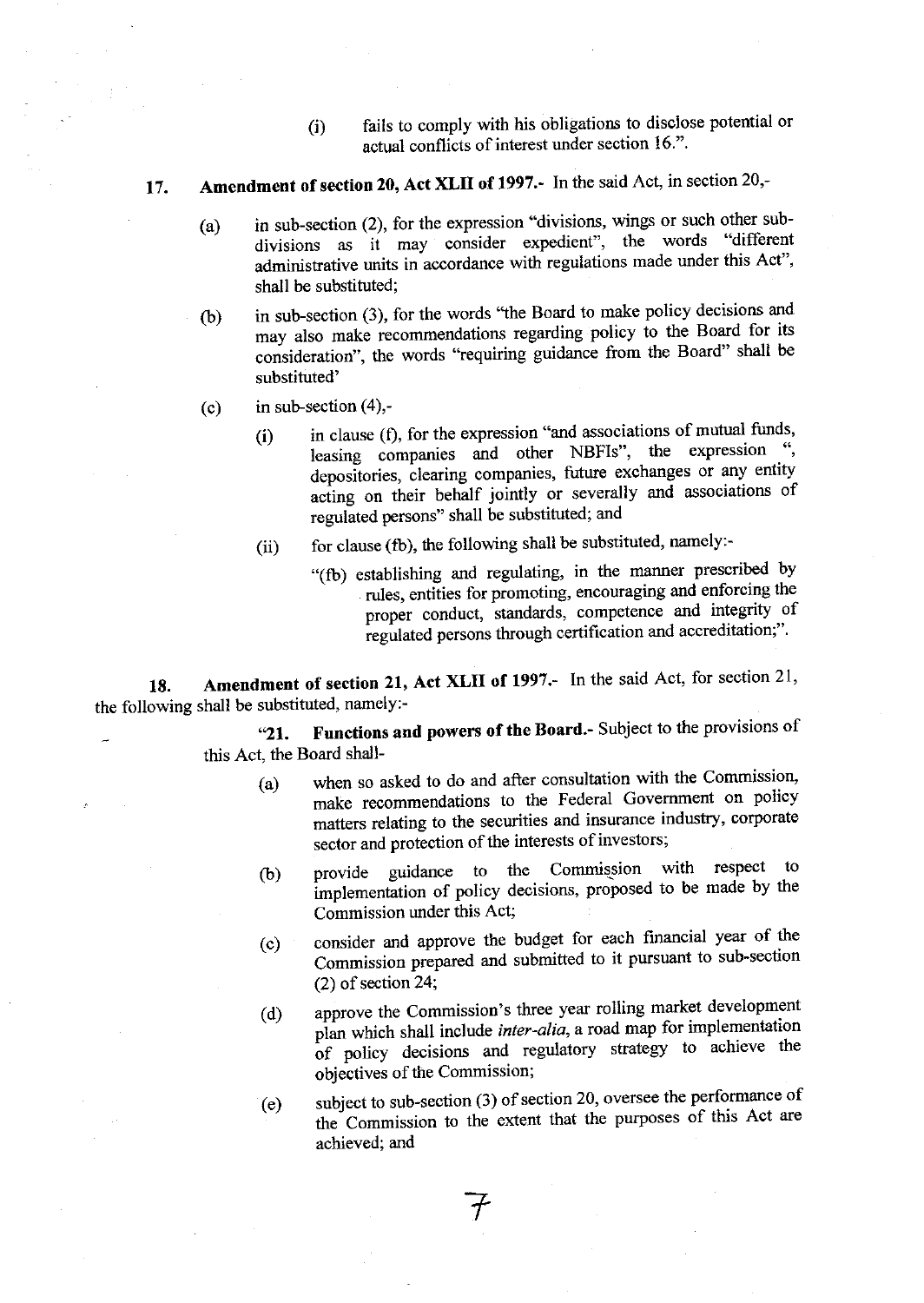- (f) conduct annual appraisal of the Chairman and Commissioners as per policy made by the Federal Government; and
- (g) recommend fees, penalties and other charges chargeable by the Commission for carrying out the purposes of this Act.".

#### L9. Amendment of section 22, Act XLII of 1997.- In the said Act, in section 22,-

- (a) for sub-section (2), the following shall be substituted, namely:
	- "(2) All policy decisions and directions of the Cornmission shall be published in the official Gazette.".
- (b) in sub-section  $(4)$ ,-
	- $(i)$  for clause (c), the following shall be substituted, ramely:-
		- "(c) the suitability of disclosure of the company or body corporate desirous of listing on a stock exchange;"; and
	- (ii) for clause (e), the following shall be substituted, namely:-
		- "(e) any approval given by the Board pursuant to the provisions of this Act;".

#### Amendment of section 25, Act XLII of 1997.- In the said Act, in section 25,-20.

- in sub-section (l), for the word "ninety" the words "one hundred and twenty" shall be substituted; (a)
- the words "including investigations and enquiries made by the Commission" shall be omitted; (b)
- for the words "the Ordinance or the Law of Insurance" the words "any administered legislation" shall be substituted; (c)
- after sub-section  $(1)$ , amended as aforesaid, the following new sub-section  $(1A)$  shall be inserted, namely:-(d)

'(1A) The activities of the Commission to be made part of the report prepared under this section shall include, inter alia-

> (a) an overview of investigations and enquiries initiated and concluded:

> > Provided that in case an investigation or enquiry, with regard to any suspected fraudulent activity or scheme, is yet to be concluded by the Commission and if deemed necessary by the Commission to make a public disclosures in such marmer and form subject to reasonable restrictions as may be specified;

- (b) declarations of interests by the Chairman, the Commissioners and the indeper.dent Members, as well as any declarations of conflict of interest; and
- overview of investor complaints handled and disposed of." and (c)

 $\Im$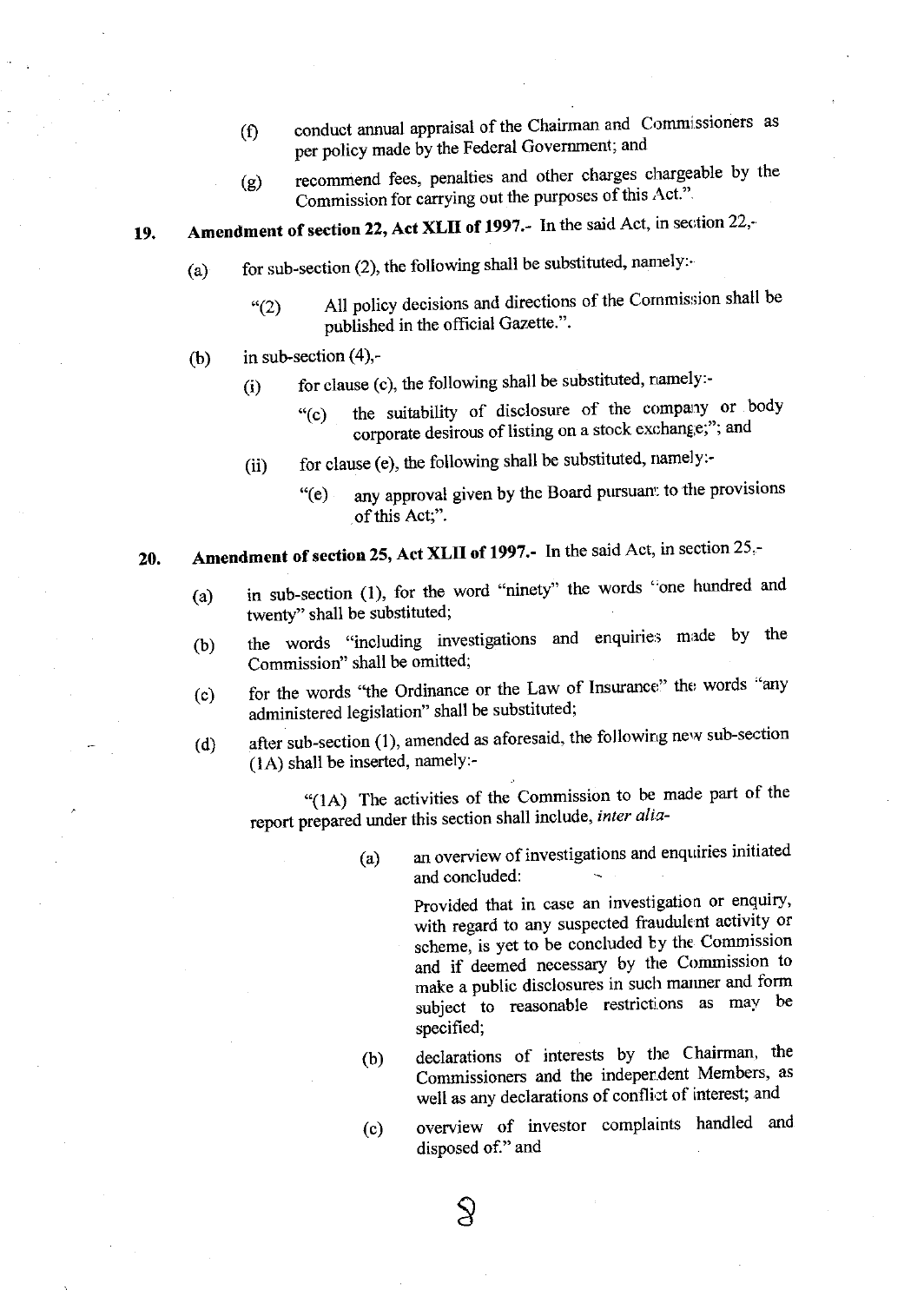(c) after sub-section 5, the following new sub-section (5A) shall be inserted namely:-

"(5A) There shall be an annual performance audit of the Commission and the Board in the manner as may be specified.".

21. Amendment of section 32B, Act XLII of 1997.- In the said Act, for section 32B, the following shall be substituted, namely:-

> "32B. Review.- (1) Any order passed by the Commission or an officer authorized by the Commission in this behalf shall be subject to review by the Commission or, as the case may be, such authorized officer on the following grounds on application made within thirty days from the date of such order, namely:-

- (a) that the order suffers from a mistake or error apparent on the face of the record; or
- (b) no appeal against the order has been preferred.

(2) The Commission or, as the case may be, such authorized officer may on the ground under clause (a) suo moto review the order against which no appeal has been preferred.".

22. Substitution of section 33, Act XLII of 1997.- In the said Act, for section 33, the following shall be substituted, namely:-

> "33. Financial Services Market Tribunal. $-$  (1) There shall be established by the Prime Minister, by notification in the official Gazette, a Financial Services Market Tribunal hereinafter called as the Tribunal to exercise the powers conferred by this Act and the administered Iegislation without prejudice to the powers of the tribunal constituted under the Modaraba Companies and Modaraba (Floatation and Control) Ordinance, 1980 (XXXI of 1980) and the tribunal constituted under the Insurance Ordinance, 2000 (XXXIX).

> (2) An appeal shall lie to the Tribunal in respect of an order of the Commission or an officer authorized by it in this behalf:

Provided that no appeal shall lie against-

- $(a)$  an administrative direction given by the Commission or an officer of the Commission authorized by it in this behalf;
- (b) an order passed in exercise of the powers of revision or review;
- $(c)$ a sanction provided or decision made by the Commission or an officer of the Commission authorized by it in this behalf to commence legal proceedings; and
- (d) an interim order which does not dispose of the entire matter.

(3) The provisions of this section shall be notwithstanding anything contained in any other provision of this Act and the administered legislation and where any power therein is exercisable by the Appellate Bench of the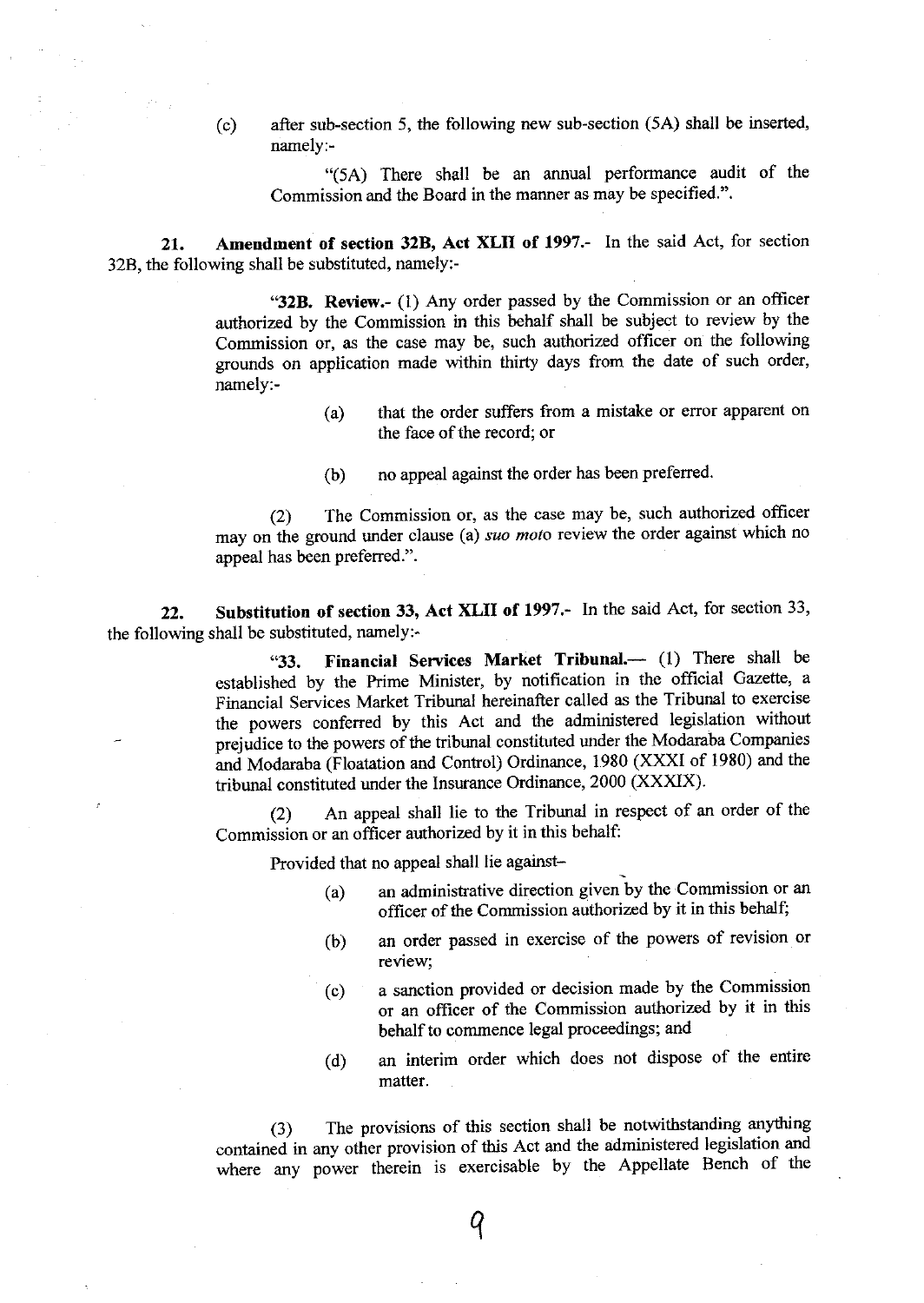Commission such power shall be exercised by the Tribunal and the cases pending adjudication before the Appellate Bench of the Commission shall stand transferred to the Tribunal on commencement of the Securities and Exchange Commission of Pakistan (Amendment) Act, 2020 and on such transfer it shall not be necessary to recall any witness or record any evidence a fresh that may have been recorded and the Tribunal to which the cases are transferred shall continue proceedings from the stage immediately before such transfer.

A Tribunal shall, for the purposes of hearing and deciding appeals  $(4)$ under this Act, have the same powers as are vested in a civil court trying a suit under the Code of Civil Procedure, 1908 (Act V of 1908) in respect of-

- summoning and enforcing the attendance of any person and  $(a)$ examining him on oath;
- requiring the discovery and production of document s and  $(b)$ material objects;
- receiving evidence on affidavits; and  $(c)$
- issuing commissions for examination of witnesses and  $(d)$ documents.

The Tribunal shall consist of a chairman and such other judicial  $(5)$ and technical members as may be appointed by the Prime Minister in such manner and on such terms and conditions of service as he may prescribe by rules made under this sub-section, notwithstanding anything contained in any other law for the time being in force and any other provision including section 39 of this Act.

There shall be a registrar of the Tribunal who shall have custody of  $(6)$ record of the Tribunal and shall be appointed by such authority, in such manner and on such terms and conditions as may be prescribed in accordance with subsection  $(11)$ .

For exercising its powers and discharge of its functions under this  $(7)$ Act, the Tribunal shall be assisted by such officers and other employees appointed by such authority, in such manner and on such terms and conditions as may be prescribed by rules made under sub-section (11).

No person shall be appointed as a judicial member, or remain as  $(8)$ such member, of the Tribunal unless such person-

- is, or has exercised the powers of, a district judge; or  $(a)$
- is or has been an advocate having for a period of not less  $(b)$ than ten years active practice of conducting cases before a High Court; and
- fulfils the conditions provided for in clauses (a) to (k) of  $(c)$ sub-section (9) with the modification therein if for the words "technical member", the words "judicial member" were substituted.

No person shall be appointed as a technical member, or remain as  $(9)$ such member, of the Tribunal unless such person-

> is a citizen of Pakistan;  $(a)$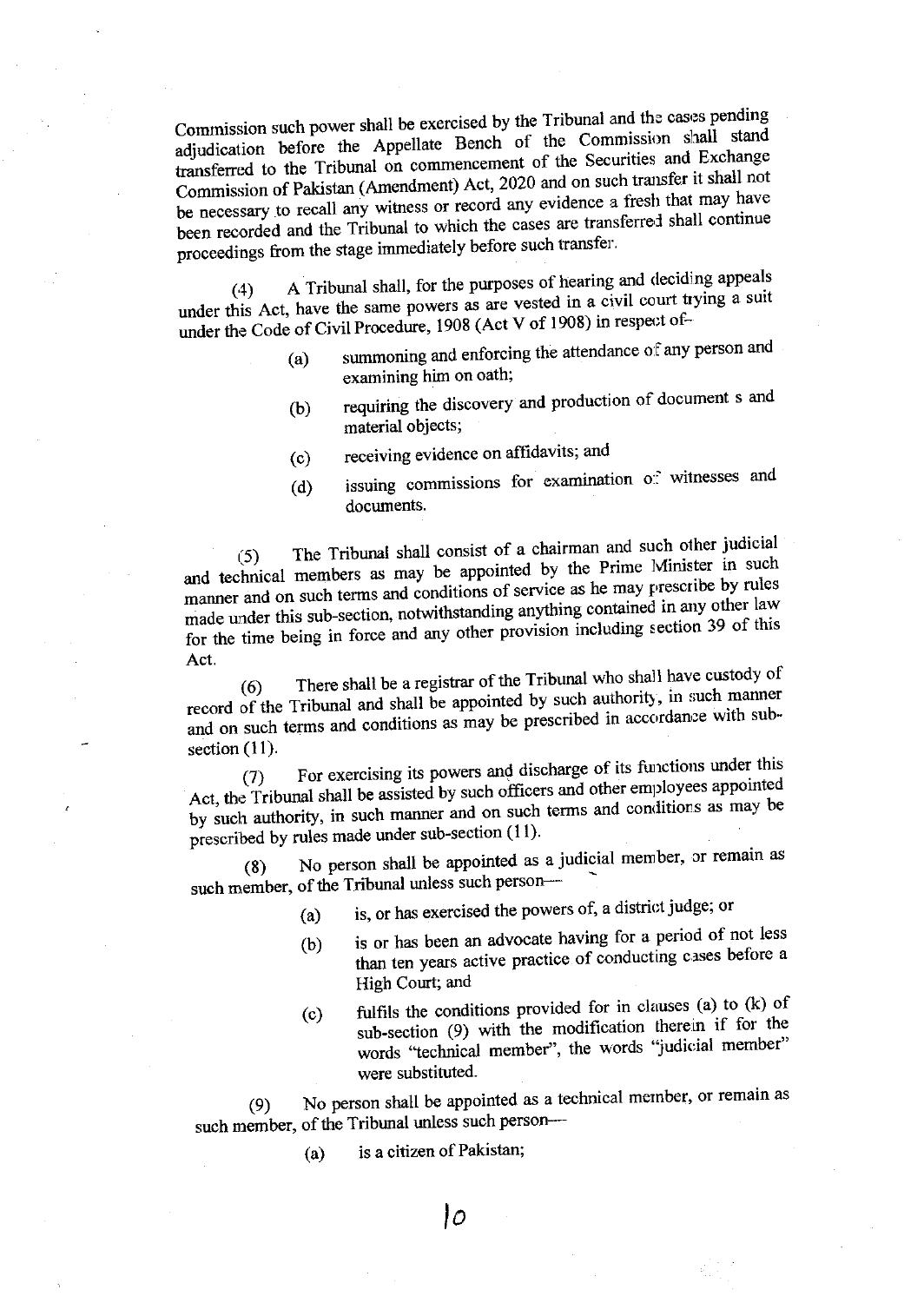- (b) is not of the age exceeding sixty-five years on the date of his appointment;
- (c) has not been by a competent court of law declared as undisoharged insolvent;
- (d) has not filed a petition before a competent court of law to declare him insolvent and such petition is pending before the court;
- $(e)$ has not been by a competent court of law declared of unsound mind or insane;
- $(f)$ has not been by a competent court of law convicted for an offence involving moral turpitude, fraud, dishonesty or corruption;
- (e) is not incapable of disoharging his duties by reasons of physical or mental unfitness and has not been so declared by a duly constituted medical board;
- (h) is not, or while appointed as technical member does not become, an officer or a director in any public listed company;
- $(i)$ while appointed as techrical member, does not fail to disclose any conflict of interest at or within the time provided for such disclosure under this Act or does not contravene any of the provisions of this Act pertaining to unauthorized disclosure of information;
- $(i)$ is not, or while appointed as technical member does not become, an officer or director of an entity that is licensed or registered under this Act or any administered legislation;
- (k) is not or has not been a Commissioner or employee of the Commission unless a period of two years has elapsed after he has ceased to be such Commissioner or employee;
- 0) have at least a master's or professional degree or equivalent qualification from a university, or institute, recognized by the Higher Education Commission in finance, law, accountancy, insurance, economic, investment accountancy, insurance, economic, investment<br>management, industry, banking or finance; and
- (m) have at least fifteen years of professional work experience in any of the fields under clause (l).

(10) The chairman and judicial and technical members of the Tribunal shall be appointed for a period of three years from the date of assumption of charge of their office and may, based on good performance, be eligible for only one time extension in their term for a period not exceeding two years and shall cease to hold office on attaining the age of seventy years or expiry of their term, whichever is earlier:

Provided that the condition of seventy years in respect of a judicial member who is a serving diskict judge shall be subject to the age of his superannuation in accordanoe with the legal framework applicable to his service and shall after such superannuation continue to hold office as such judicial member for the remaining period of his contract.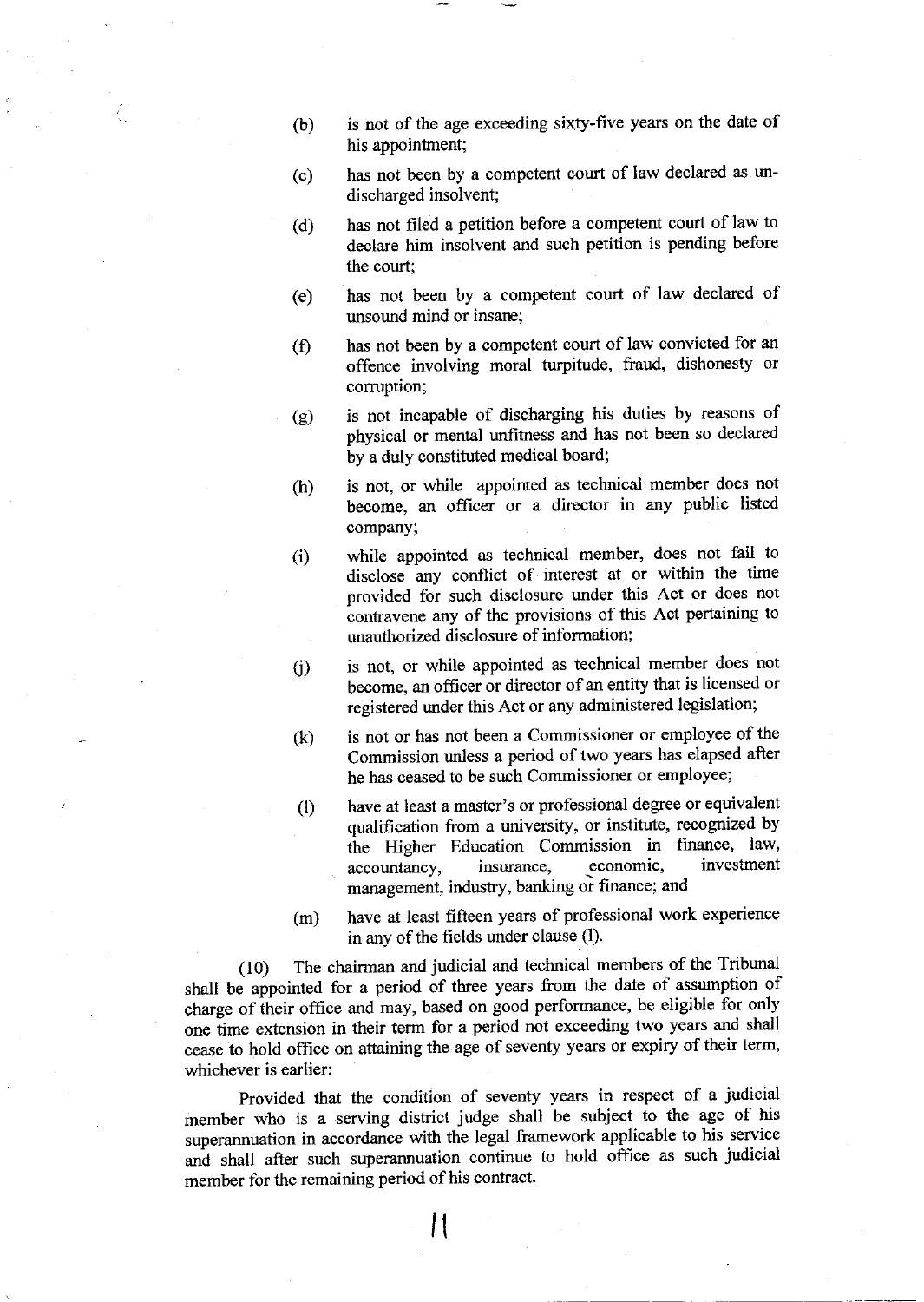Subject to the provisions of this section, the terms and conditions  $(11)$ of service in the Tribunal in respect of its registrar and other employees shall be governed by the Civil Servants Act, 1973 (LXXI of 1973) and rules made thereunder, notwithstanding any other provision including section 39 of this Act.

Every appeal to the Tribunal shall be heard and decided by  $(12)$ consensus by a bench consisting of a judicial member and a technical member and where there is a difference of opinion in a case, it shall be placed before the chairman of the Tribunal whose decision shall be construed as decision of the Tribunal.

The constitution of benches, functioning and other procedure of  $(13)$ the Tribunal shall be regulated in such manner as may be prescribed through rules made by the Prime Minister notwithstanding anything contained in any other provision of this Act including section 39.

The Tribunal shall submit to the Division, to which the  $(14)$ business of the Tribunal stands allocated, within thirty days from the end of every financial year an annual report in respect of cases filed and disposed of by it in the financial year.

Civil court not to have jurisdiction. Without prejudice to 33A. anything contained in the Modaraba Companies and Modaraba (Floatation and Control) Ordinance, 1980 (XXXI of 1980) and the Insurance Ordinance, 2000 (XXXIX of 2000), no court shall have jurisdiction to entertain any suit or proceeding in respect of any matter which the Tribunal constituted under this Act is empowered by or under this Act to exercise and no injunction shall be granted by any court or other authority in respect of any action taken or to be taken in pursuance of any power conferred by or under this Act.".

Amendment of section 34, Act XLII of 1997.- In the said Act, in section 34, for 23. sub-section (1), the following shall be substituted, namely:-

An appeal shall lie to the Court in respect of an order of the  $(1)$ Tribunal constituted under section 33.".

Amendment of section 35, Act XLII of 1997.- In the said Act, in section 35, in 24. sub-section (6), in clause (a), after the semicolon, the word "or" shall be added, in clause (b), for the semicolon and the word "or" a comma shall be substituted and thereafter clause (c) shall be omitted.

Amendment of section 36D, Act XLII of 1997.- In the said Act, in section 36D, 25. in sub-section (1), for the full stop at the end, a colon shall be substituted and thereafter the following proviso shall be added, namely:-

"Provided that the Commission, in the interests of financial services markets, investors and general public, may direct an association of regulated persons to register under this section and comply with the requirements of this Part.".

 $36H -$ 

26.

- Amendment of section 36H, Act XLII of 1997.- In the said Act, in section
	- in clause (a), for the expression "253 of the Ordinance", the expression  $(a)$ "247 of the Companies Act, 2017 (XIX of 2017)';
	- for clause (b) the following shall be substituted, namely:- $(b)$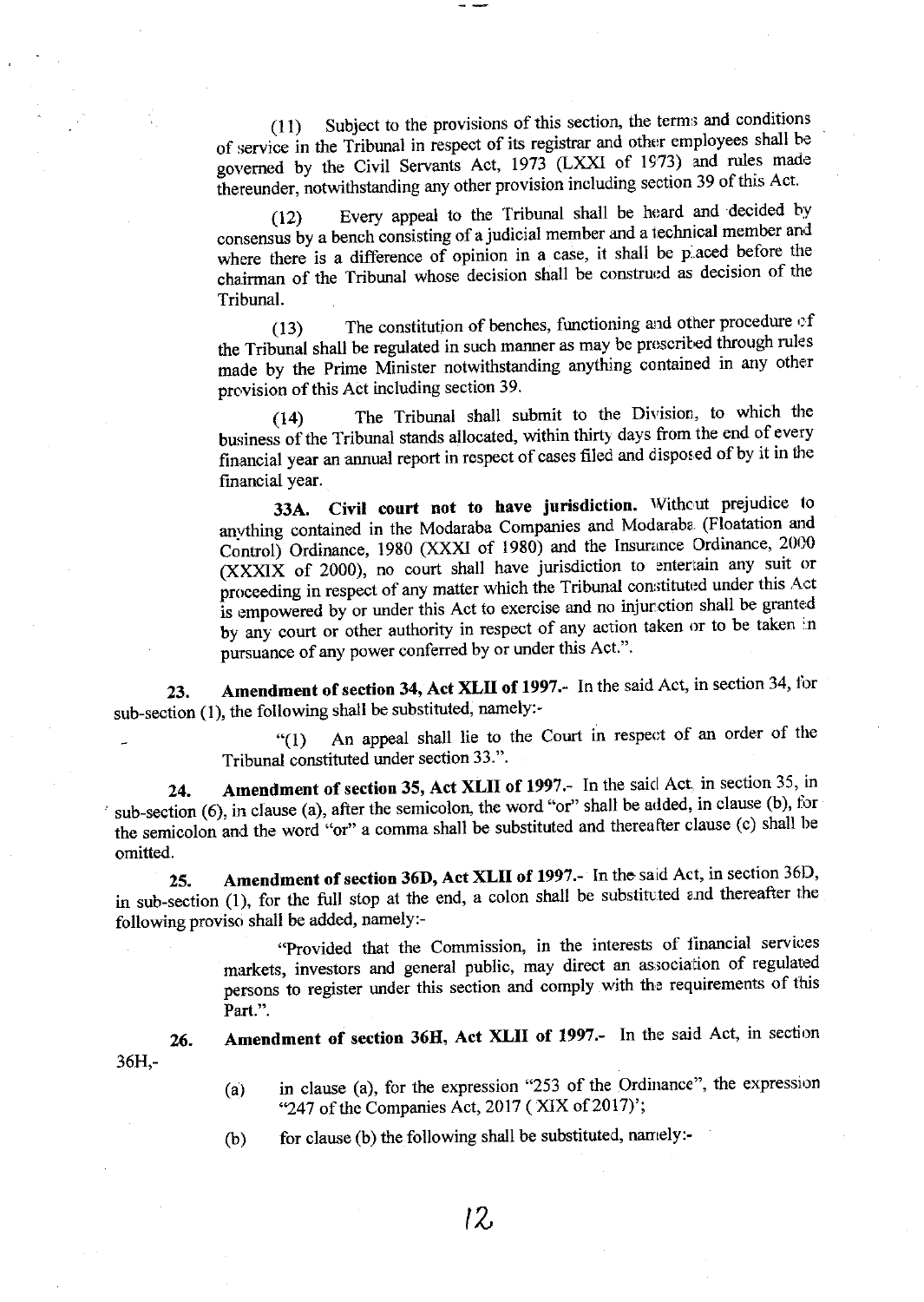'(b) "audit firm" means a firm of chartered accountants in practice organized as partnership firm under the Partnership Act, 1932 (IX of 1932) or a sole proprietary firm being an auditor registered with or required to registered with the AOB;";

- (c) after clause (c), the following new clauses, (ca) and (cb) shall be inserted, namely:-
	- '(ca) "audit partner" means the individual in an audit firm who is responsible for the audit engagement, its performance and for the audit report that is issued on behalf of the firm;
	- (cb) "connected person" means any sole proprietor, partner, principal or professionai employee of an audit firm or any independent contractor or entity that, in connection with the preparation or<br>issuance of any audit report eitherissuance of any audit report, either-
		- (i) shares in the profits of or receives compensation in any other form from that audit firm; or
		- (ii) participates as agent or otherwise on behalf of such accounting firm in any activity of that firm but excludes any person engaged onIY in clerical tasks;
- (d) in clause (g), for the word 'the", the word "a" shall be substituted;
- (e) for clause (i), the following shall be substituted, namely:-
	- "public interest entity" means a public interest company as defined  $\lq$ <sup>"</sup>(i) in the Companies Act, 2017 (XIX of 2017), a body corporate or any other entity as may be notified by the Commission for the purposes of this Part;";
- $(f)$  for clause  $(j)$ , the following shall be substituted, namely:-
	- "6) "quality assurance board" or "QAB" means the quality assurance board as defined in the quality control review framework (QCRF) approved by AOB".

#### 27. Amendment of section 36J, Act XLII of 1997.- In the said Act, in section 36J,-

 $(a)$  in sub-section (3), for the full stop at the end, a colon shall be substituted and thereafter the following new proviso shall be shall be added, namely:-

"Provided that a person shall not be eligible to be appointed <sup>a</sup> member of the AOB if, in the preceding three years, he has been a connected person of any audit firm in Pakistan. Further, the number of members of AOB, who are or have been member of the institute shall not be more than three.".

- $(b)$  in sub-section (4), for the expression "including interviews of the potential candidates, before recommending them to the Federal Government for appointment" the words "as it deems appropriate" shall be substituted.
- (c) for sub-section  $(7)$ , the following shall be substituted, namely:-

"(7) A member of AOB shall be appointed for an initial term of three years and may be considered for re-appointment for another nonrenewable term of three Years: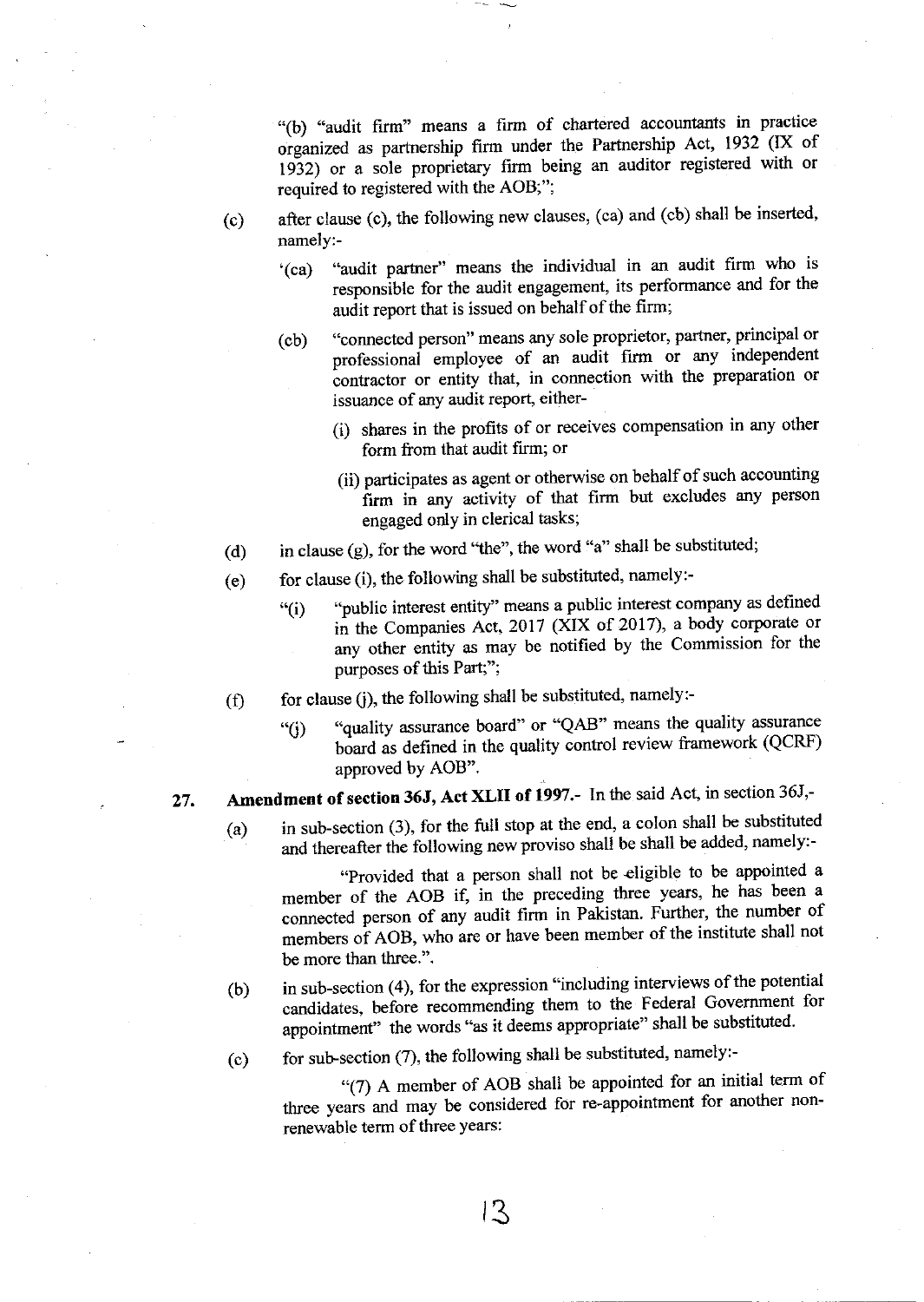Provided that any vacancy arising at any time shall be filled in accordance with the provisions of this Part for a term of three years reckoning from the date of the appointment.".

in sub-section  $(8)$ ,- $(d)$ 

 $36K -$ 

- the words "system of performance evaluation of the members of  $(i)$ AOB and", shall be omitted.
- in clause (a), after the semicolon, the word "and" shall be added;  $(ii)$ and
- in clause (b), for the semicolon and the word "and" a full stop shall  $(iii)$ be substituted and thereafter clause (c) shall be omitted.

Amendment of section 36K, Act XLII of 1997.- In the said Act, in section 28.

- for clauses (a) and (b), the following shall be substituted, namely:- $(a)$ 
	- to register audit firms and audit partners that carry out or intend to  $``(a)$ carry out audit of financial statements of public interest entities in the manner laid down in sub-section (1) of section 36T and regulations made under this Part; and
	- to deregister audit firms or audit partners in the manner laid down  $(b)$ in this Part and regulations made hereunder.";
- in clause (d), for the word "companies", the word "entities" shall be  $(b)$ substituted;
- for clause (f), the following shall be substituted, namely:- $(c)$ 
	- to ensure that the auditing, quality control, ethical and continuing  $f(f)$ professional development standards adopted by the institute conform to the international standards as issued by the International Auditing and Assurance Standards Board, the International Ethics Standards Board for Accountants, the International Federation of Accountants and applicable legal and regulatory framework and take such actions as deemed necessary:":
- in clause (g), the word "and", occurring at the end, shall be omitted;  $(d)$
- in clause  $(h)$ ,- $(e)$ 
	- for the word "companies", the word "entities" shall be substituted;  $(i)$ and
	- for the full stop at the end a semi colon shall be substituted;  $(ii)$
- after clause (h), amended as aforesaid, the following new clauses (i), (j)  $(f)$ and (k) shall be added, namely:
	- to set up such committees and panels of external technical experts  $``(i)$ as it deems appropriate;
	- to engage with the audit committees and other relevant persons to  $(i)$ enhance audit quality for public interest entities; and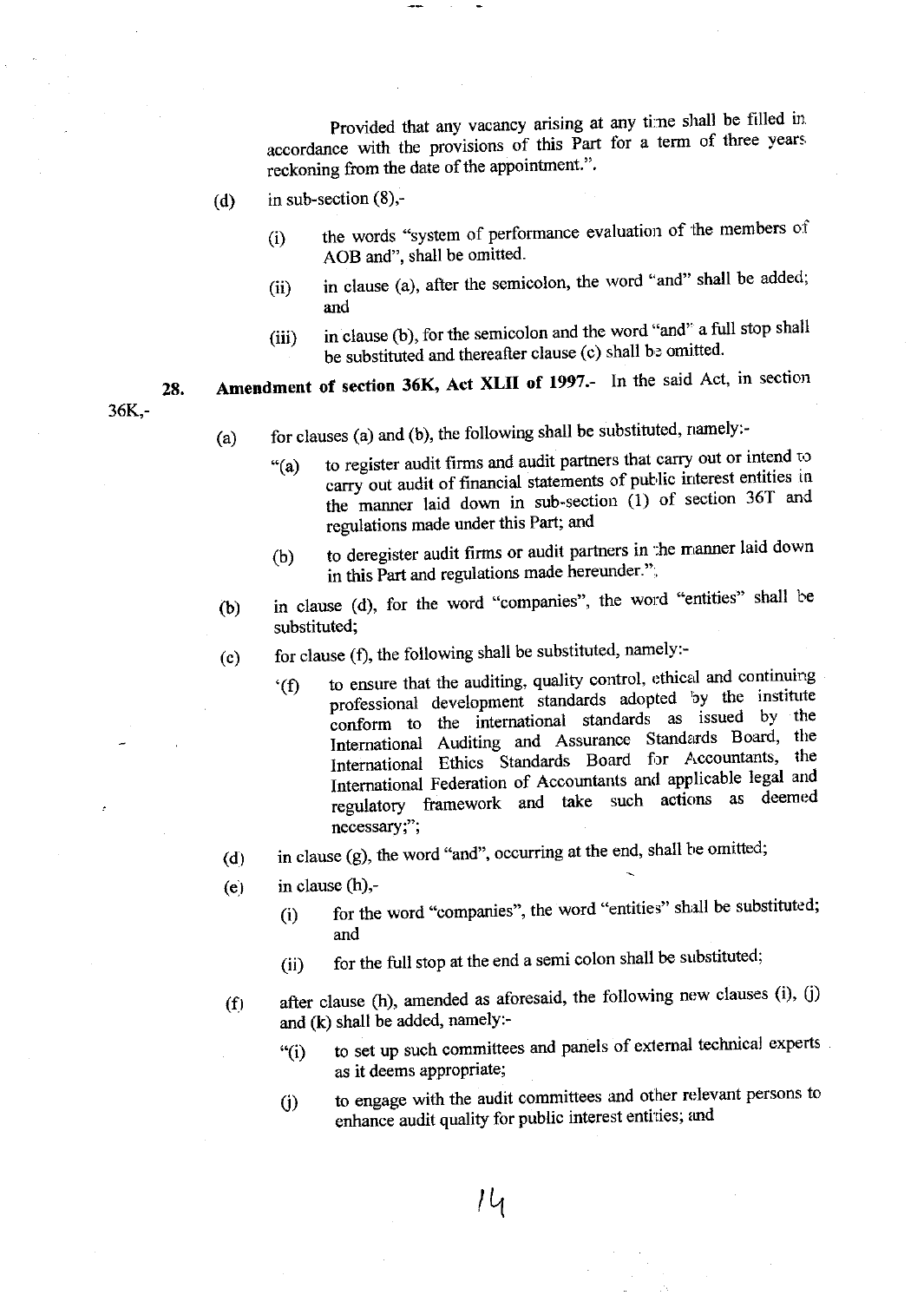(k) to cooperate and collaborate with international audit regulators, professional accounting bodies and other relevant organizations under intimation to the Division concerned.".

#### 29. Amendment of section 36P, Act XLII of 197.- In the said Act, in section 36P,-

- (a) in sub-section  $(2)$ ,-
	- (i) in clause (a), before the word "sum", the words "an annual allocation and" shall be inserted;
	- (ii) for clause (d), the following shall be substituted, namely:- $\frac{u}{d}$  (d) fee including registration fee and charge, as may be
		- specified, from the audit firm and audit partner;"
	- $(iii)$  in clause (e), for the words "from the public interest company", the words "as may be specifred from the public interest entity" shall be inserted.

30. Amendment of section 36T, Act XLII of 1997. In the said Act, for section 36T, the following shall be substituted, namely:-

> "36T. Registration and deregistration of audit firm.  $(1)$  To register with AOB, an audit firm and an audit partner shall require a recommendation of QAB in accordance with QCRF:

Provided that-

- $(a)$  all the firms having satisfactory rating at the time of commencement of this Act shall be deemed to be registered;
- only those firms that have been rated satisfactorily by the QAB under the QCRF shall be eligible fot recommendation by QAB for registration with AOB. (b)
- an audit frrm and an audit partner shall comply with the requirements of this Part, regulations made hereunder, quality control review framework, Intemational Standards on Auditing and Quality Control, relevant requirements of applicable Code of Ethics and Intemational Standards on continuing professional development, as may be adopted in (c) Pakistan;
- (d) AOB may impose such conditions upon registration of an audit firm or an audit partner as it deems fit; and
- (e) no change shall be made or take effect in the QCRF without the prior written approval of AOB.

(2) AOB may, after giving an opportunity of hearing, suspend or deregister an audit firm or an audit partner from the register maintained under section 36W on any one or more of the following reasons, namely:-

(a) recommendation bY QAB;

 $15$ 

- (b) audit firms or partner seeking to voluntarily deregister;
- $(c)$  audit firm or audit partner is in violation of the-
	- (i) relevant legal and regulatory requirements as applicable in Pakistan;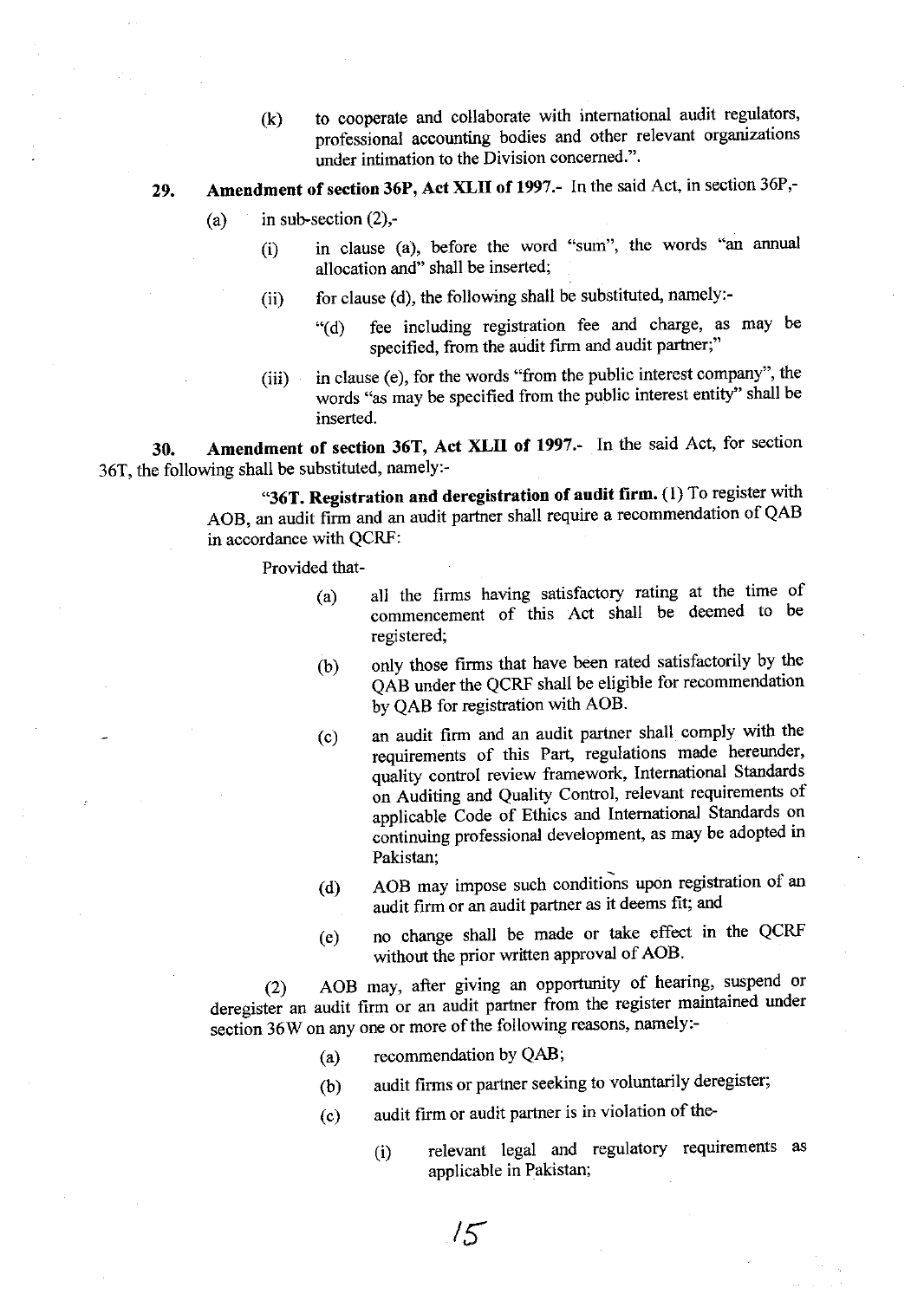- International Standards on Auditing or International  $(ii)$ Standards on Quality Control issued by the International Auditing and Assurance Standards Board as adopted in Pakistan; or
- relevant requirements of Code of Ethics issued by  $(iii)$ the International Ethics Standards Board for Accountants, as adopted in Pakistan;
- audit firm or audit partner does not meet the minimum  $(d)$ quality standard required under the QCR framework or AOB's regulations;
- audit firm or audit partner provides false or misleading  $(e)$ information to AOB;
- audit firm or audit partner does not pay applicable fees  $(f)$ payable to AOB by the due date;
- audit firm or audit partner does not submit information  $(g)$ required by AOB by the due date or extensions granted by AOB in this respect;
- audit firm or audit partner is found guilty of misconduct  $(h)$ pertaining to audit of financial statements by a court of law;
- audit firm or audit partner fails to meet a condition imposed  $(i)$ by AOB at the time of registration; or
- any other reason, as may be deemed appropriate, to protect  $(i)$ the public interest in audit of financial statement of public interest entity.".

Amendment of section 36U, Act XLII of 1997.- In the said Act, in section 36U, 31. for sub-section (1), the following shall be substituted, namely:-

"(1) The AOB shall conduct recurring direct inspections of registered audit firms and the work performed by the Institute's Quality Assurance Department and QAB with respect to audits of public interest entities. In addition, AOB may conduct an inspection on a complaint, suo moto or on reference made by the Commission or State Bank of Pakistan, or any other grounds to ensure compliance with this Part or regulations made hereunder.".

Substitution of section 36V, Act XLII of 1997.- In the said Act, for section 32. 36V, the following shall be substituted, namely:-

"36V. Appeal against orders of AOB.- (1) Any person aggrieved by an order passed by AOB or a committee or an employee of AOB under delegated authority may prefer an appeal within thirty days of such order before the Chairman of AOB who shall constitute an appellate panel comprising not less than three persons which may include members of AOB and persons who are not members of AOB. The chairman of AOB shall be the chairman of the appellate panel.

No appeal shall be admissible against- $(2)$ 

 $16$